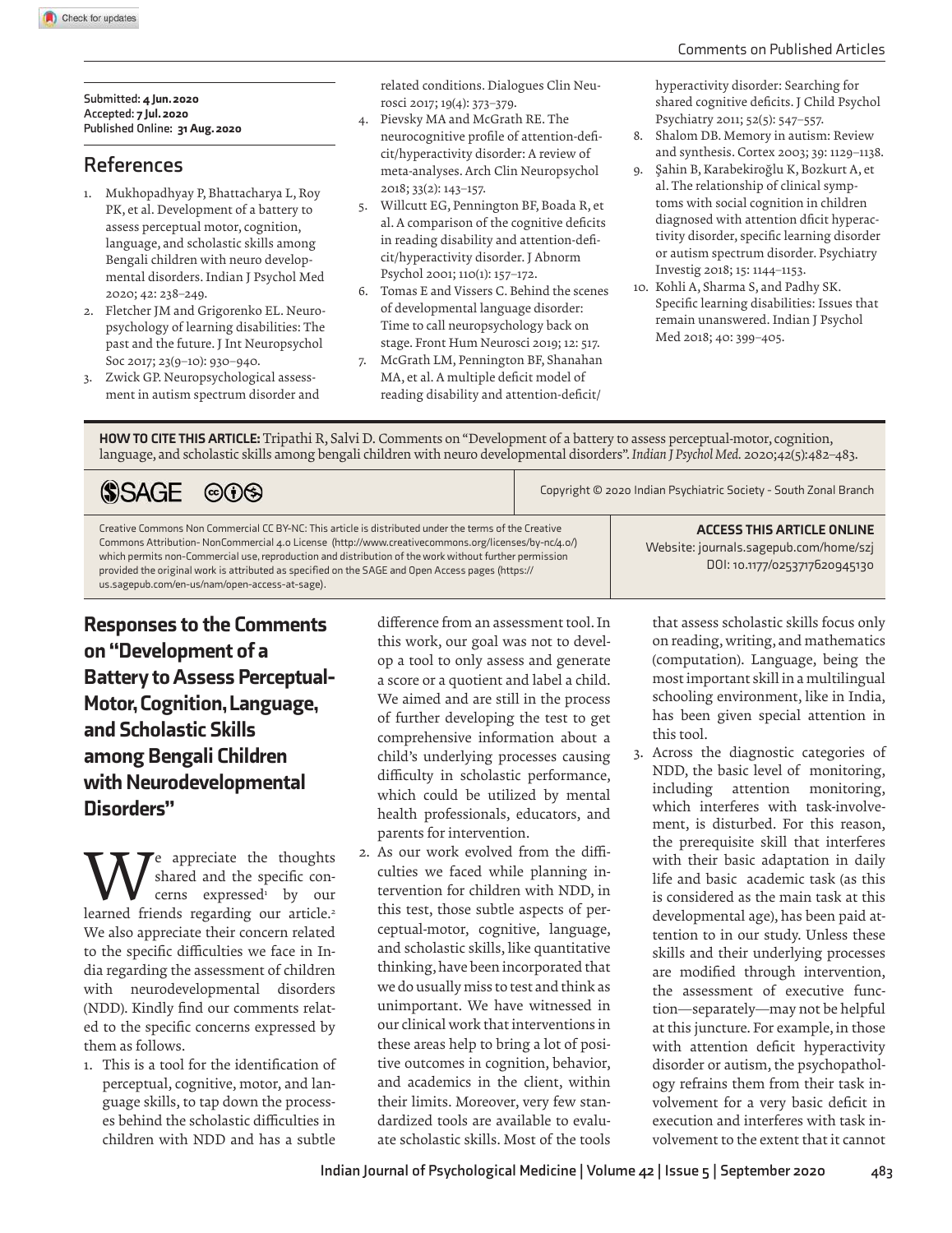be ascertained whether the non-performance is due to dysexecution or non-involvement. The latter itself indicates dysexecution, which does not need formal assessment right at this time, overtaxing the child. However, processing speed or vigilance, which is required, is revealed from the subtests of this tool such as auditory attention and visual attention. If required, an available executive function test can be used.

- 4. Many theories in different domains of knowledge have evolved based on observation. Wechsler Intelligence Test, one of the most robust cognitive assessment tools, is historically atheoretical.<sup>3</sup> Woodcock–Johnson Tests of Cognitive Abilities claims that it is developed following the Cattell–-Horn–Carroll (CHC) theory, a well-known theory to understand cognitive-achievement abilities of children<sup>4</sup> ; however, researchers have not been able to establish CHC theory fully for this test.<sup>5</sup> Moreover, the claimed validity of this theory has been recently questioned.<sup>6</sup> From our clinical experience, we found that sticking to any one theory would limit the observation of this broad spectrum of NDD, though we referred to CHC theory, information processing model, and Piaget's theory of cognitive development. We realized that in clinical research, it is important to develop a tool that emerges from behavioral observation, leading to identification of subtle deficits.
- 5. In the article, we had mentioned how we had reviewed other research to get an understanding of the underlying processes. We had also discussed with many scholars before finalizing the domains of the tool. Some of the domains mentioned by the authors of the comments were also incorporated—but during the process of validation, we had to drop them.
- 6. Using only closed-ended questions helps in improving the psychometric property but might restrict proper evaluation in domains like pragmatics and written expression, as the expression is better evaluated when open-ended. At the same time, tasks

such as comprehension and vocabulary were kept semi open-ended, keeping in mind the fact that a language like Bengali has many dialects and, therefore, fixed correct responses could yield inconsistent results.

- 7. Since no one function, at any level of cognition, is independent of another function, when there is an overlap, interpreting both from the single item is required based on one's clinical acumen. To use this test battery, the clinicians are to be given a thorough training to establish a link between the test behavior, the findings, and the performance of the children in their lives. The purpose of the tool is more to help the clinicians to identify the deficits for intervention than for the purpose of knowledge or for research into the neurophysiological and psychological aspects of the disease spectrum.
- 8. We appreciate the authors' concern about the heterogeneity of the study group. As this tool has been developed from the developmental perspective, though norms and scores are important, getting a profile of a child to plan an intervention to stimulate allround development is more essential. We had also calculated the sensitivity and specificity of the test, but it was dropped from the paper as we gave emphasis on the construct validity of the test following stringent criteria. Moreover, due to the heterogeneous sample of this study, commenting on the sensitivity and specificity may be too simplistic. In addition, at this early stage of the test development, it may not be possible to establish ecological validity.

 We are thankful to the authors for giving us the necessary inputs that may help to improve our test. We are aware of the limitation and are working on a bigger data set for both normal and NDD groups to create norms for specific ages and conditions of NDD.

### **Declaration of Conflicting Interests**

The authors declared no potential conflicts of interest with respect to the research, authorship, and/or publication of this article.

### Pritha Mukhopadhyay', Lipika Bhattacharya<sup>2</sup>, Prasanta K Roy<sup>3</sup>, Saheli Misra (Chatterjee)<sup>4</sup>

<sup>1</sup>Dept of Psychology, University of Calcutta, UCSTA, Kolkata, West Bengal, India. <sup>2</sup>Apollo Gleneagles Hospitals, Kolkata, West Bengal, India. <sup>3</sup>Dept of Clinical Psychology, Institute of Psychiatry, Kolkata, West Bengal, India. <sup>4</sup>ESI -PGIMSR and E.S.I.C Medical College and Hospital O.D.C. (E.Z.), Joka, Kolkata, West Bengal, India

### **Address for correspondence:**

Prasanta Kumar Roy, 7 D. L. Khan Road, Kolkata-700025, West Bengal, India. E-mail: prasanta.roy@gmail.com

**Submitted:** 11 Jul. 2020 **Accepted:** 12 Jul. 2020 **Published Online:** 19 Aug. 2020

### **References**

- 1. Comments on "Development of a battery to assess perceptual-motor, cognition, language, and scholastic skills among Bengali children with neurodevelopmental disorders." Indian J Psychol Med 2020; 42 : (will be completed later)
- 2. Mukhopadhyay P, Bhattacharya L, Roy PK, Misra (Chatterjee) S, Mukherjee S, and Santra M. Development of a battery to assess perceptual-motor, cognition, language, and scholastic skills among Bengali children with neuro developmental disorders. Indian J Psychol Med 2020; 42: 238–249.
- 3. Littell WM. The Wechsler Intelligence Scale for Children: Review of a decade of research. Psychol Bull 1960; 57(2): 132.
- 4. Woodcock RW, McGrew KS, and Mather N. *Technical Manual. Woodcock-Johnson III*. Itasca, IL: Riverside Publishing, 2001.
- 5. Dombrowski SC, McGill RJ, and Canivez GL. Exploratory and hierarchical factor analysis of the WJ-IV Cognitive at school age. Psychol Assess 2017; 29(4): 394.
- 6. Canivez GL and Youngstrom EA. Challenges to the Cattell–Horn–Carroll theory: Empirical, clinical, and policy implications. Appl Meas Educ 2019; 32(3): 232–248.